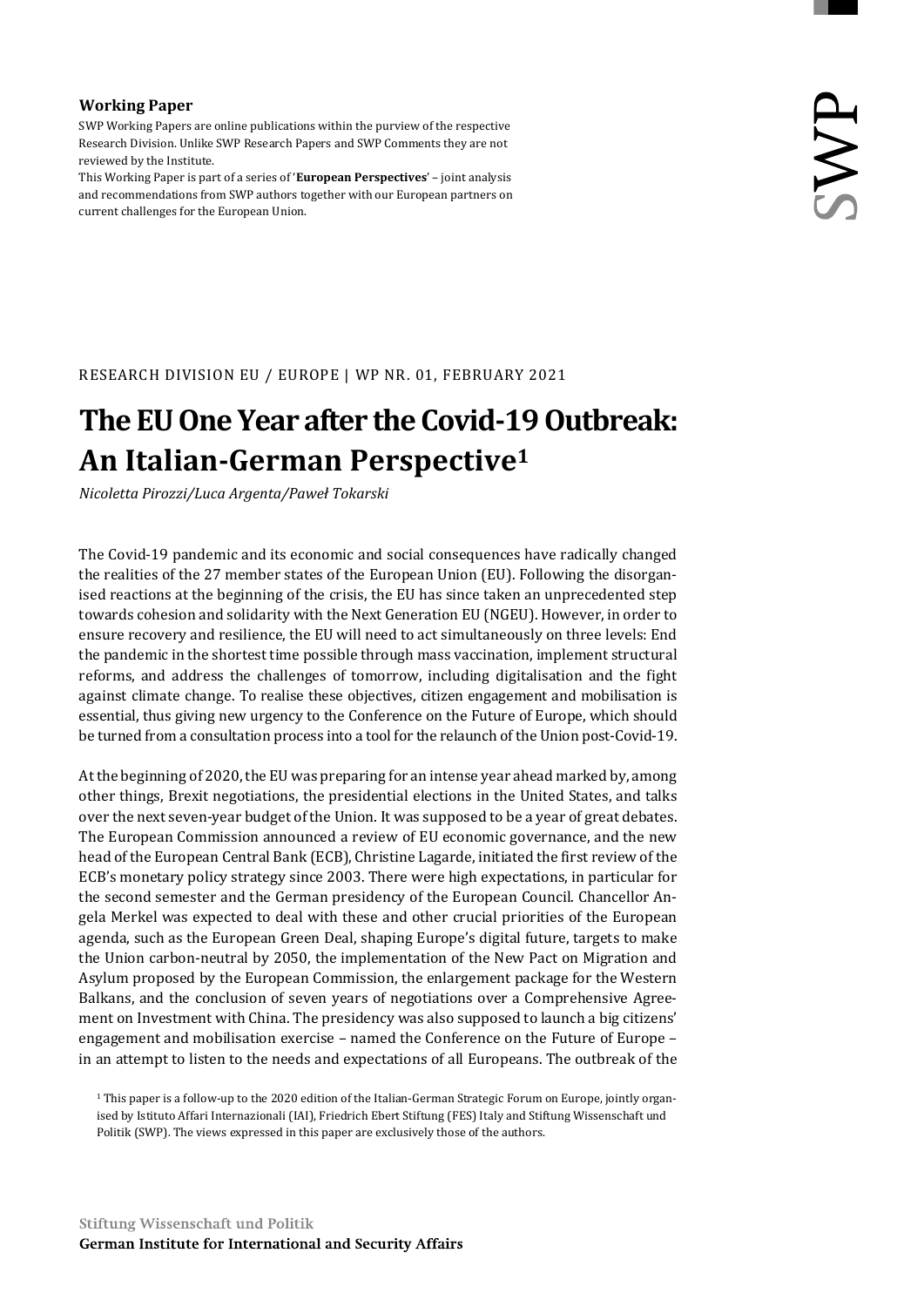Covid-19 pandemic in the early spring affected the order of priorities in EU policy debate, but it also, critically, gave new urgency to the Conference, which should be turned from a consultation process into a tool for the relaunch of the Union post-Covid-19. The aim of this paper is to look at the current economic and political challenges of the EU from an Italian-German perspective, given the role of both countries in shaping the EU agenda.

#### **1. The economic shock of Covid‐19: Fostering recovery in the EU**

The Covid-19 pandemic and its economic and social consequences have radically changed the realities of the 27 EU member states, which have collectively suffered 500,000 deaths (and counting) due to Covid-19. Meanwhile, restrictive measures adopted by governments to contain the pandemic have led to a record high contraction of the EU's gross domestic product (GDP) in 2020: 6.4 per cent.2



The economic downturn has affected European economies unevenly. The most affected have been those where the service sector – in particular tourism – plays the largest role in the composition of the GDP, as is the case of the southern European economies. The GDP contraction in Italy in 2020 (8.9 per cent)<sup>3</sup> was much more severe than in Germany (5.3 per cent).4 The public health and economic crises have heavily affected the threat perceptions of European citizens, who, in the latest Eurobarometer poll, ranked the economic situation, health, and unemployment as their highest concerns.<sup>5</sup>

The first reactions to the Covid-19 outbreak in Europe were disorganised and led to unilateral decisions by member states to close borders and compete for the acquisition of personal protection equipment. Communication on the EU's response to the pandemic by the institutions in Brussels was confusing, making citizens – especially in Italy, which was the

- 3 Istat, *Stima preliminare del PIL*, February 2021, https://www.istat.it/it/files//2021/02/FLASH\_2020q4.pdf 4 Destatis, *Pressemitteilung Nr. 040 vom 29. Januar 2021*, January 2021, https://www.desta-
- tis.de/DE/Presse/Pressemitteilungen/2021/01/PD21\_040\_811.html
- 5 European Commission, *Public opinion in the European Union*, Standard Eurobarometer 93, Summer 2020, https://ec.europa.eu/commfrontoffice/publicopinion/index.cfm/survey/getsurveydetail/instruments/standard/surveyky/2262

<sup>2</sup> Eurostat, *Preliminary flash estimate for the fourth quarter of 2020*, 2 February 2021, https://ec.europa.eu/eurostat/documents/portlet\_file\_entry/2995521/2-02022021-AP-EN.pdf/0e84de9c-0462-6868 df3e-dbacaad9f49f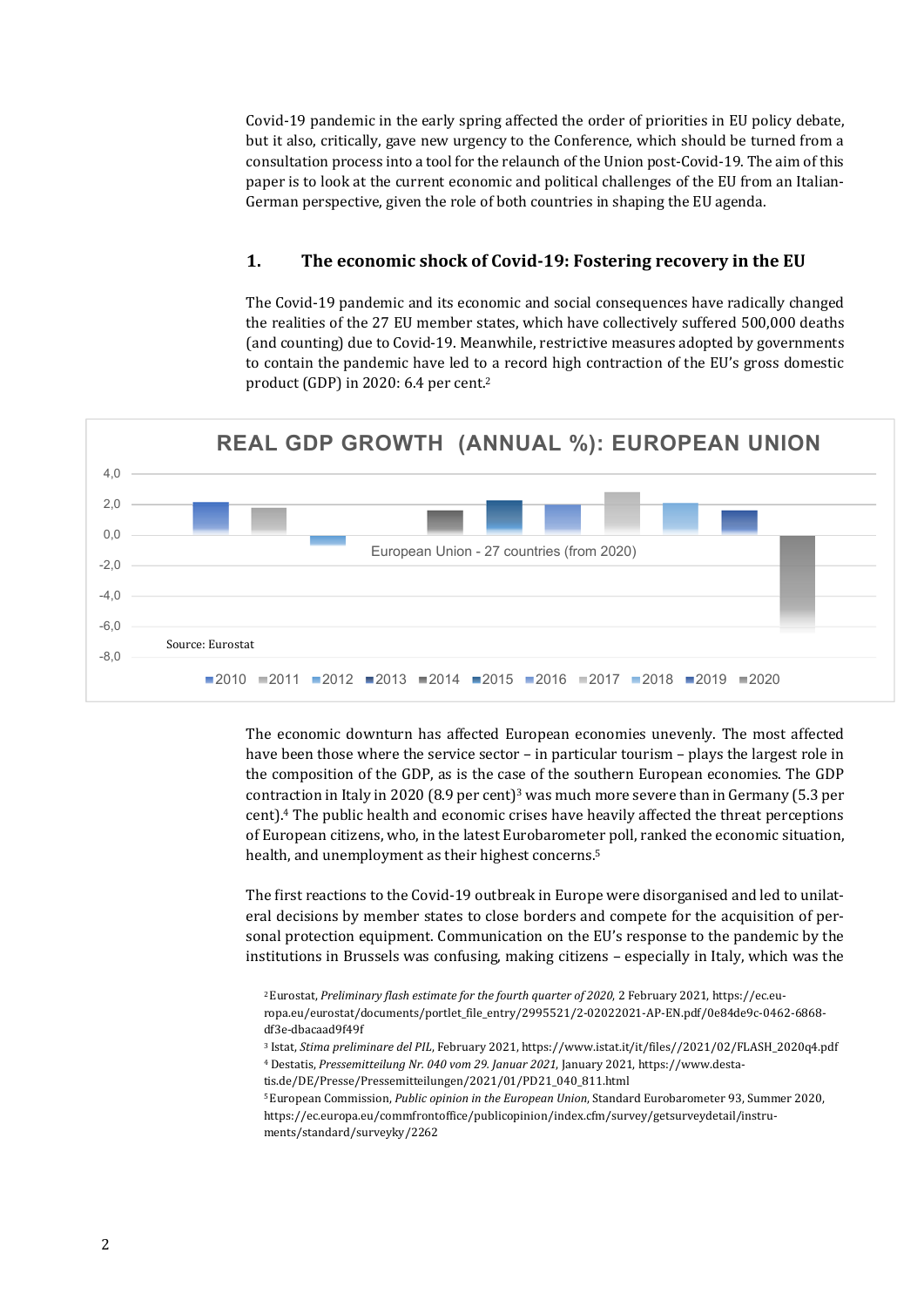first country to be hit severely by Covid-19 in Europe – feel abandoned. During the very first phases of the Covid-19 crisis, there was a general sense that Europe had abandoned the Italians, as had happened during the refugee crisis of 2015. In March 2020, 88 per cent of Italians answered "no" to the question of whether the EU was helping.6

However, the EU got its act together rather quickly and, in the span of a few weeks, put forward unprecedented measures. The Pandemic Emergency Purchase Programme (PEPP) – the ECB's €1,850 billion asset purchase programme – coupled with the activation of the general escape clause allowing Eurozone members to exceed limits on deficits, enabled the member states to extensively use public finances to revive economic activity. The unprecedented scale of the monetary policy measures adopted by the ECB has been decisive in reducing the borrowing costs of Eurozone countries. The ECB intends to continue its bond buybacks until at least March 2022, while the maturing principal payments from purchased securities will be reinvested till the end of 2023.7 It is likely that the PEPP will be extended.

The Eurogroup have agreed upon a separate package worth up to €540 billion. It includes Pandemic Crisis Support from the European Stability Mechanism (ESM) and temporary Support to mitigate Unemployment Risks in an Emergency (SURE).8 Most importantly, EU leaders have signed off on the NGEU, a  $\epsilon$ 750 billion recovery fund, half of which is made up of grants.

### **1.1 The EU's response to the pandemic: An Italian‐German perspective**

As has happened in the past, a substantial step forward in EU cohesion and solidarity was made in connection with a big crisis, which this time affected all EU member states horizontally, even accounting for its asymmetrical impact. Franco-German leadership and the mediation role of Chancellor Merkel were instrumental to overcome the main obstacles and mend the fractures produced by negotiations on the allocation of financial resources between the Mediterranean and "frugal" states, as well as with Hungary and Poland, which were initially opposed to establishing a link between the use of NGEU funds and the rule of law. Italy, for its part, stood next to the French-German couple and with the Mediterranean front, although with limited bargaining power, given its economic and financial troubles.

Some of these interventions marked a change in the EU's mindset, paving the way for a level of cohesion and solidarity never experienced before. Using the EU budget as collateral for joint debt issuance had happened before, for example in the early stages of the Eurozone debt crisis.<sup>9</sup> However, the EU has never issued debt on such a scale to finance non-repayable grants. On the German side, support for the NGEU was a paradigm change in the field of budgetary integration, dictated by the unprecedented scale of the pandemic crisis. On the other hand, in line with Berlin's interests in maintaining the EU-27 (rather than just the Eurozone) as the main format of integration, the NGEU instrument covers all member states and is managed by the European Commission. For Italy, it represented a game changer in addressing the dramatic impact of the pandemic, and it was interpreted as a possible first

<sup>6</sup> *Sondaggio Dire‐Technè*, DiRE, 13 March 2020, https://www.dire.it/13-03-2020/433531-sondaggio-dire-

tecne-in-2-mesi-crolla-la-lega-e-il-pd-dimezza-lo-svantaggio/

<sup>7</sup> European Central Bank, *Pandemic emergency purchase programme (PEPP)*, https://www.ecb.eu-

ropa.eu/mopo/implement/pepp/html/index.en.html

<sup>8</sup> Eurogroup, The president, Summing-up letter, Eurogroup in inclusive format, 7-9 April 2020, Brussels, 17 April 2020, https://www.consilium.europa.eu/media/43373/20200407-eg-inclusive-summing-up-letter.pdf 9 The European Financial Stabilisation Mechanism (EFSM), an emergency funding instrument created in 2011, used the EU budget as collateral when issuing debt securities.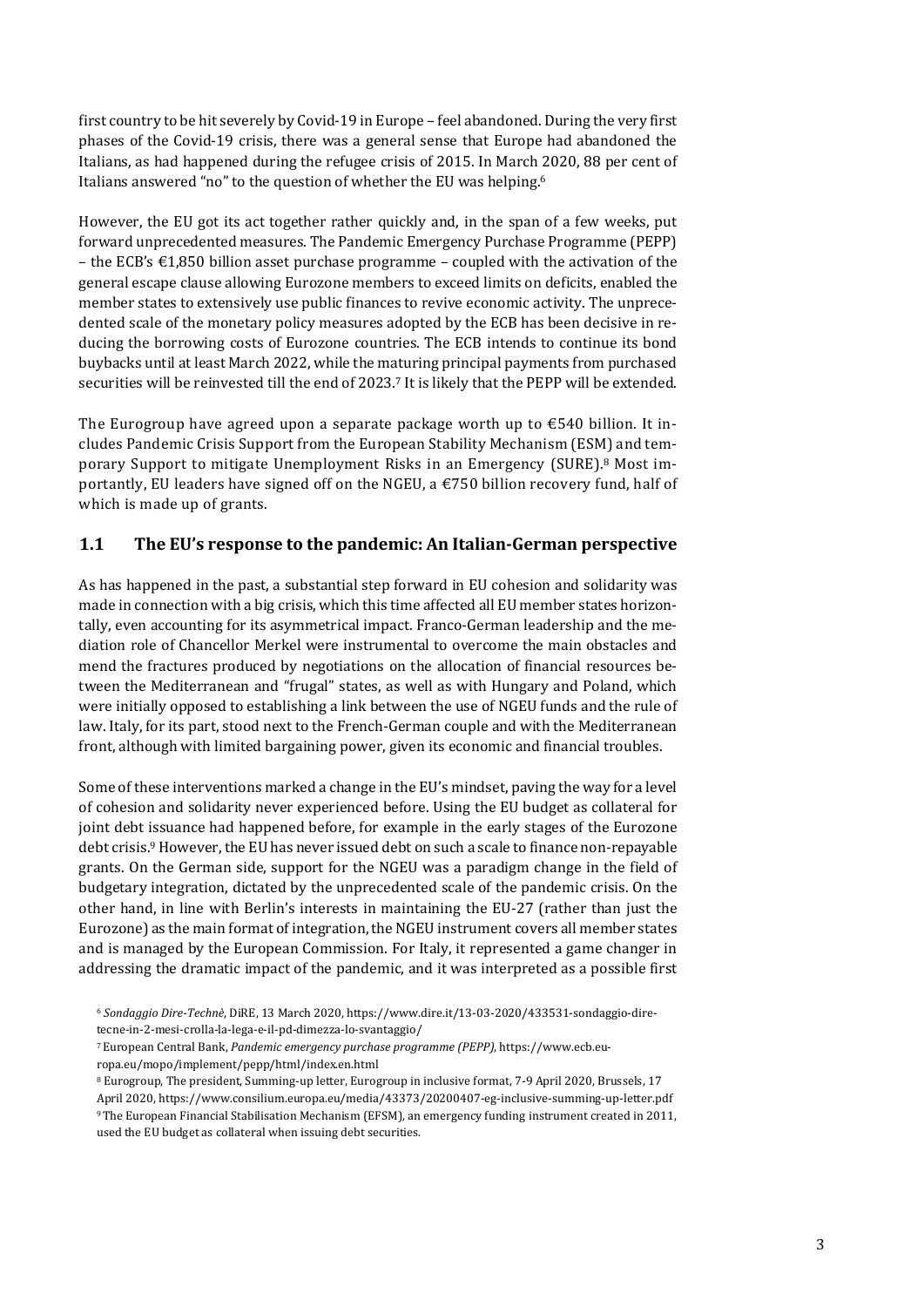step towards a permanent mechanism of joint debt issuance at the EU level. The approval of the NGEU by the July 2020 summit helped EU institutions regain the confidence of 56 per cent of Italian citizens, thus almost reaching the pre-Covid share (61 per cent), after a significant fall in April (44 per cent).<sup>10</sup> The political forces in the Italian government all welcomed the new instrument as a historic opportunity for Italy, whereas the opposition parties were divided: Silvio Berlusconi's Forza Italia was positive, Matteo Salvini's Lega sceptical, and Giorgia Meloni's Brothers of Italy critical.

The case of the ESM, which was designed as the Eurozone's main stabilisation instrument, was different. Despite the creation of a new credit facility within the ESM to finance the medical costs in the fight against Covid-19, with little conditionality, this instrument was not used by any Eurozone country. In addition, the use of the ESM raised quite serious concerns and differences of opinion within the coalition led by former Prime Minister Giuseppe Conte, who was in power until January 2021. A main reason why Italy has not yet applied to the bailout fund – amounting to roughly  $\epsilon$ 36 billion for Italy – was the opposition of the 5-Star Movement. The ESM conditionality was seen as the way to impose austerity measures, as was the case during the sovereign debt crisis. On the contrary, the other coalition parties – the centre-left Democratic Party and former Prime Minister Matteo Renzi's Italia Viva – insisted that Italy should apply for cheap ESM loans to bolster the Italian health system. These differences contributed to the decision by Renzi to pull Italia Viva out of the ruling coalition, thereby causing Giuseppe Conte to resign. It remains to be seen whether the new government, headed by former ECB President Mario Draghi, will find an agreement on applying for ESM grants, although now the chance is definitely higher than before. In any case, the pandemic has revealed the ESM's reduced role as a stabilisation tool for the Eurozone.

#### **1.2 The next steps: Between immediate needs and structural reforms**

To reduce the impact of the pandemic, active fiscal policies are also needed to cushion the effects of lockdowns, particularly among the most vulnerable groups: young people, women, the less educated, and the unemployed. The possibility of a "lost generation" – young people who, due to educational gaps associated with online education, may in the future face difficulties on the labour market – must be avoided at all costs.11 In particular, these problems affect the labour markets of the countries and regions of southern Europe, which were already affected by huge structural problems before the pandemic. These challenges, and how to combat them, should be at the forefront of discussions on a post-pandemic recovery, especially within the framework of the annual cycle of economic and fiscal policy coordination – the European Semester.

Success of the NGEU would increase the likelihood of the instrument being permanently maintained in the structure of EU finances and the creation of a "safe asset" for the EU, which would increase the stability of the 19-member Eurozone and strengthen the international role of the euro. The common debt issuance could go hand in hand with the elements of conditionality under the European Semester. The implementation of structural reform

<sup>10</sup> Università di Siena e Istituto Affari Internazionali, *Gli italiani e l'Unione europea. Autunno 2020,* November 2020, https://www.iai.it/sites/default/files/laps-iai\_2020\_ue.pdf

<sup>11 &</sup>quot;La generazione perduta del Covid: buchi di apprendimento del 30-50%", *Il Sole 24 Ore*, 11 January 2021,

https://www.ilsole24ore.com/art/la-generazione-perduta-Covid-buchi-apprendimento-30-50percento-AD-KibZCB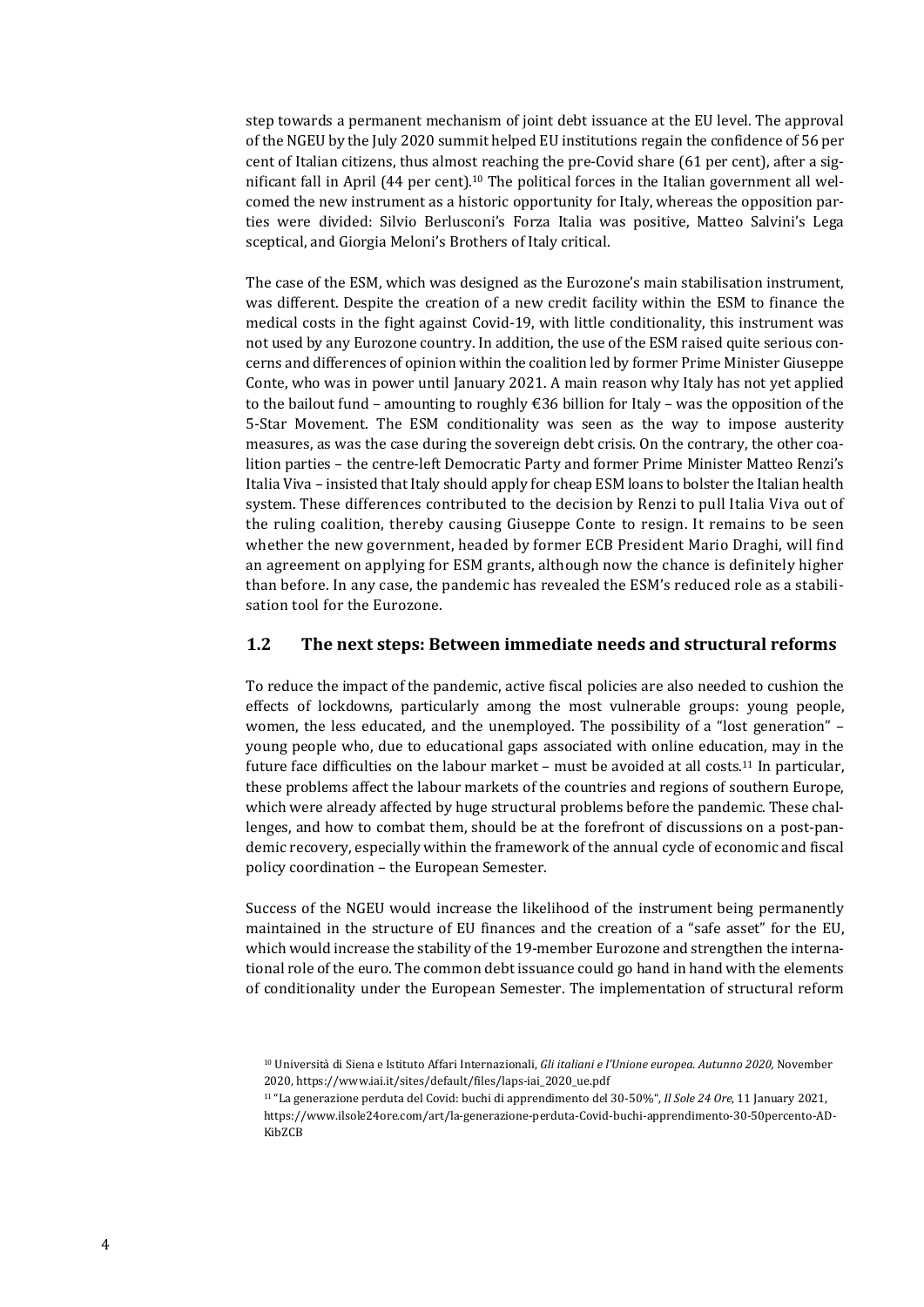commitments could be joined with common debt issuance.<sup>12</sup> It would contribute to reinforcing the role of the European Commission in EU economic governance.

The Covid-19 pandemic will contribute to a massive increase in the public debt levels of Eurozone member states, yet again very unevenly. It is estimated that German public debt will only increase to around 72 per cent of GDP in 2021. In Italy, on the other hand, the level of public debt will rise from about 135 per cent of GDP in 2019 to about 158 per cent in 2021.13 The negative impact of the Covid-19 crisis on public finances will play out in full after some time due to the deterioration of demographics, including a sharp decline in birth rates, which may contribute to an increase in hidden debt, such as costs for health care and pension systems. In the medium term, the debt market in the Eurozone can be effectively stabilised using monetary policy instruments, but it is necessary to think about alternatives that go beyond the actions of the ECB, including common debt instruments as well as an emphasis on pro-development investments and structural reforms.

The EU needs to act simultaneously on three levels to face the challenges of Covid-19. First, it should better tackle the structural problems of the past, which were accentuated by the Eurozone crisis. Second, the EU and the member states should fight to put an end to Covid-19 in the shortest time possible through mass vaccination. Third, the EU should address the challenges of tomorrow, including digitalisation and the fight against climate change, which have huge impacts on economic activity.

# **2. The Conference on the Future of Europe: Involving EU citizens**

The health emergency has exposed many gaps in the European project that affect its ability to respond to citizens' needs. The EU's survival has been ensured, but its resilience to further shocks is linked to major decisions on competences, decision-making rules, and policy priorities. These decisions require not only the political will of leaders and courageous actions by institutions, but also the support of citizens. Closed-door technical discussions in Brussels or statistical data on new economic measures are not enough. The EU needs to conquer the hearts and minds of its people with an ambitious relaunch of integration based on citizens' preferences and needs. A way forward is to use the forthcoming Conference on the Future of Europe to this effect.

The Conference was initially proposed by French President Emmanuel Macron in an open letter to European citizens in March 201914 and then officially put forward by the European Commission, led by Ursula von der Leyen.15 It was scheduled to be launched on 9 May to coincide with the 70th anniversary of the Schuman declaration, and it was to last up to two years. It was supposed to engage the broader public on the debate about the future of Europe through online consultations and citizen gatherings. Its focus was twofold: (1) the main issues in the EU Strategic Agenda 2021–2024, including, among other things, the fight

13 International Monetary Fund, *Gross debt position*, https://www.imf.org/exter-

<sup>12</sup> Paweł Tokarski, *Divergence and diversity in the euro area: The case of Germany, France and Italy*, SWP Research Paper 6/2019, p. 32 (Berlin: Stiftung Wissenschaft und Politik [SWP], May 2019), https://www.swpberlin.org/fileadmin/contents/products/research\_papers/2019RP06\_tks.pdf

nal/datamapper/G\_XWDG\_G01\_GDP\_PT@FM/ADVEC

<sup>14</sup> Emmanuel Macron, *For European renewal*, 4 March 2019, https://www.elysee.fr/emmanuel-mac-

ron/2019/03/04/for-european-renewal.en

<sup>15</sup> European Commission, *Shaping the Conference on the Future of Europe*, 22 January 2020, https://ec.europa.eu/commission/presscorner/detail/en/ip\_20\_89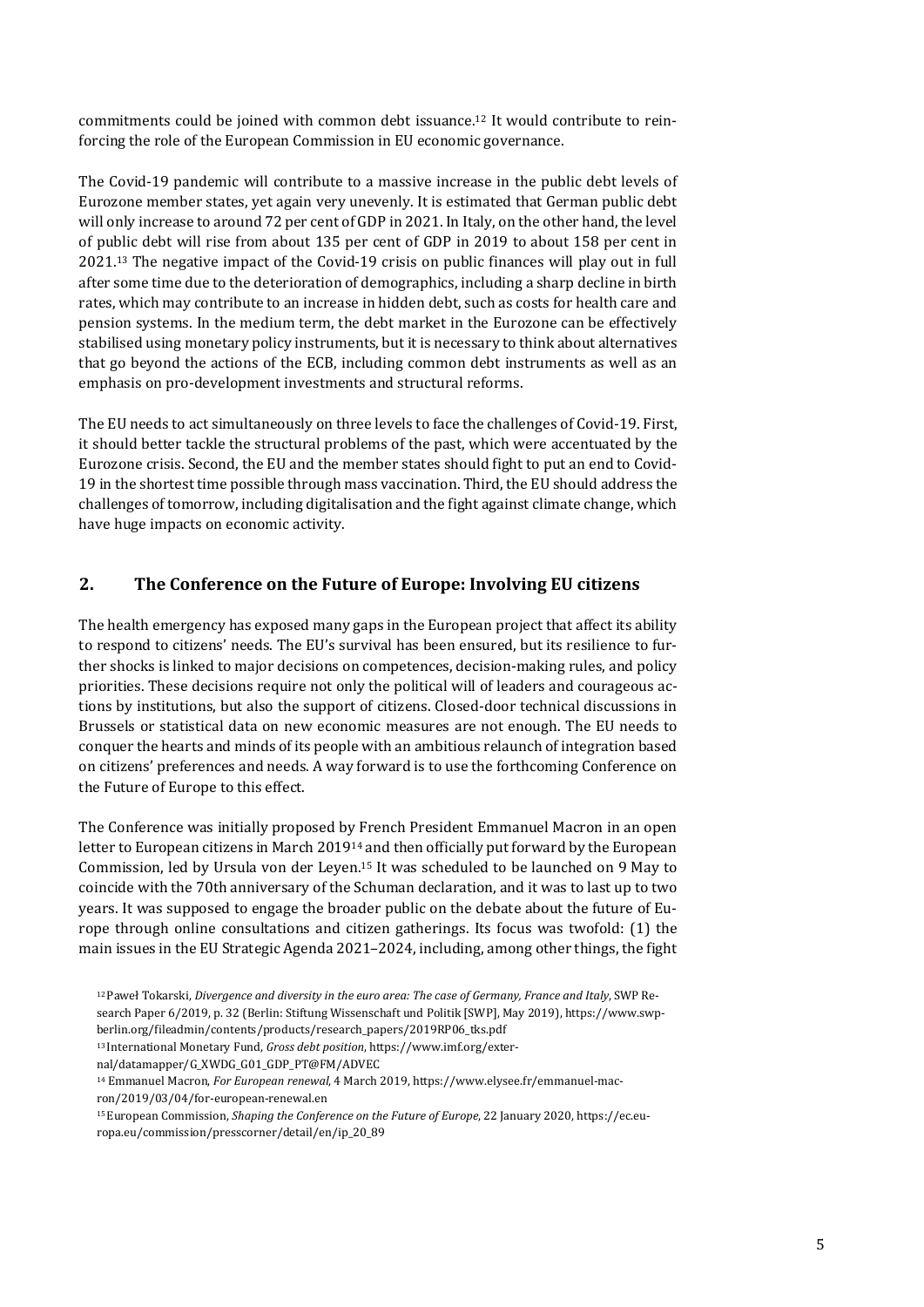against climate change, the economy, social fairness and equality, digital transformation, European values, and the EU's voice in the world; and (2) topics specifically related to democratic processes and institutional matters, notably the *Spitzenkandidaten* process and transnational lists for elections to the European Parliament. As for the format, citizens' involvement in regional and national debates was to have been guaranteed both in person and through multi-lingual online platforms.

# **2.1 The troubled road towards the Conference**

However, a few crucial uncertainties in the Conference's conceptualisation hindered the process (beyond, and in addition to, the disruption caused by external events such as Covid-19). Concrete and specific ways to engage Europeans were not clarified in advance. Whereas the European Parliament advocated for the direct involvement of citizens,<sup>16</sup> the Commission and Council insisted on the roles of associations and representatives of civil society. In turn, the Committee of the Regions warned against the excessive centralisation of the process and stressed the role of local authorities.<sup>17</sup>

After an initial delay due to the outbreak of the pandemic, the process became hostage to an inter-institutional battle between the European Parliament and the member states about who should chair the Conference. Chancellor Merkel was not able to unlock the process, and it is now up to the Portuguese presidency to find a way to break the impasse. One proposal is to place the Conference under the authority of a Joint Chairmanship, composed of the presidents of the European Parliament, the Council, and the Commission.

Finally, and more importantly, there seems to be no agreement as to what the final outcome of the Conference should be. The European Parliament has spoken in favour of a robust debate, possibly leading to a reform process,18 whereas the Council has excluded a formal revision of the Treaties, and privileged the consultation aspects.19

An important question is whether the Conference will occupy a significant place in the European public space and national politics. There are currently many processes in the EU aimed at redesigning policies of great economic and political importance (e.g. monetary policy, fiscal rules, and trade policy) as well as action on the most pressing challenges (social problems, climate change, and digitalisation), which may overshadow discussions on changing the foundations of the EU.

# **2.2 Shaping the Conference for a post‐Covid‐19 Europe**

The Covid-19 crisis has not only delayed the Conference, it has also completely changed its context. The crisis is exposing the inadequacy of the original agenda and making the implementation of an ambitious reform of the EU architecture an urgent matter. The agenda of the Conference should be broadened to identify the political and institutional reforms needed to guarantee the EU's resilience, its ability to respond to citizens' needs, and how it

<sup>16</sup> European Parliament, *Resolution of 18 June 2020 on the European Parliament's position on the Conference on the Future of Europe*, https://www.europarl.europa.eu/doceo/document/TA-9-2020-0153\_EN.html 17 Committee of the Regions, *Resolution on the Conference on the Future of Europe*, 29 April 2020, https://eur-

lex.europa.eu/legal-content/EN/TXT/PDF/?uri=CELEX:52020XR0192&rid=8

<sup>18</sup> European Parliament, *Resolution of 15 January 2020 on the European Parliament's position on the Confer‐ ence on the Future of Europe*, https://www.europarl.europa.eu/doceo/document/TA-9-2020-0010\_EN.html 19 Council of the EU, *Council position on the Conference on the Future of Europe*, Brussels, 24 June 2020, https://www.consilium.europa.eu/media/44679/st09102-en20.pdf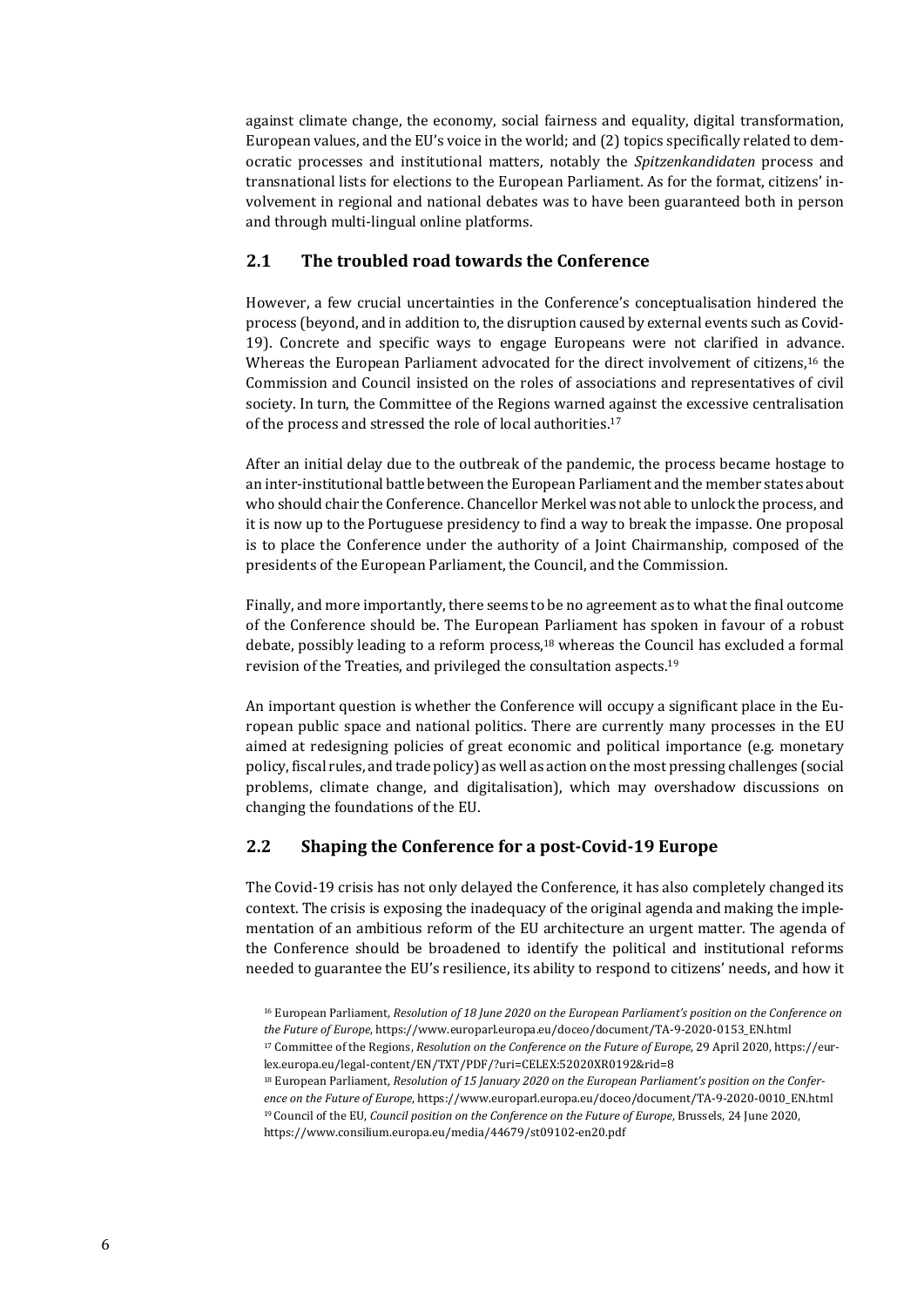can play a more active global role. This process might go as far as to consider the transfer of new competences to the Union from the member states – for example in the field of health crisis management – and an expansion of the application of qualified majority voting. It should also look at crucial issues concerning the well-being of European societies and the pact with future generations, thus reflecting on identity and values. However, it should also look at the challenges and opportunities of policies such as social welfare, climate transition, and digital inclusion, without neglecting the international dimensions.

Covid-19 has also affected deeply the daily lives of European citizens, thus questioning the resilience of our societies and the public's trust in democratic institutions. More than ever, there is a need for civic engagement and public activism in order to prompt widespread reflection on the future of Europe and the construction of a renewed Union. The Conference should therefore ensure the broadest possible degree of participation of interested citizens and their elected representatives at all levels – local, regional, national, European – with maximum transparency on the processes through a transnational, integrated debate. The realisation of an EU-wide platform, which should be user-friendly and multilingual, to allow remote participation, as well as bottom-up mobilisation of people and civil society organisations are essential elements to achieve this objective.

EU institutions and political leaders should be ready to face uncomfortable truths regarding citizens' preferences on the direction of the EU project. These preferences could lean towards a federal Union, claims for a reinforcement of intergovernmental coordination, or lead to a differentiated Union in which willing member states go further in the integration process in individual policy sectors.

At the same time, discussions on the further development of the EU in the framework of the Conference should also remind us of the achievements of European integration, such as free trade and the opportunities to study and work in other EU countries. It should also be remembered that the benefits of European integration also depend on political decisions taken at the national level, as the competences for many areas that are crucial for citizens, such as education and social security, lie with the member states. Brexit was a brutal reminder of the direct benefits that participation in the EU's internal market brings to EU citizens.

If a stronger preference for deep reforms entailing revisions of the Treaties emerges, it could not and should not be ignored, and a fully-fledged convention based on the proposals put forward by the citizens should be established. Such an approach would ensure that the Conference represents a real constituent phase. Indeed, it would be a powerful symbol of a new, stronger Union overcoming the present crisis and being prepared to survive future ones. Italy and Germany should play a key role in promoting it and ensuring adequate political and financial investment for this exercise.

# **3. Conclusions**

Never before in the history of European integration have EU citizens and political leaders faced the degree of uncertainty like that which has been brought about by the Covid-19 pandemic. This crisis is an unprecedented event, not only because of the scale of the economic damage, but because it is above all a random event, a natural disaster. Italy was the first to face the pandemic, without a blueprint to tackle it. The Italian government, after